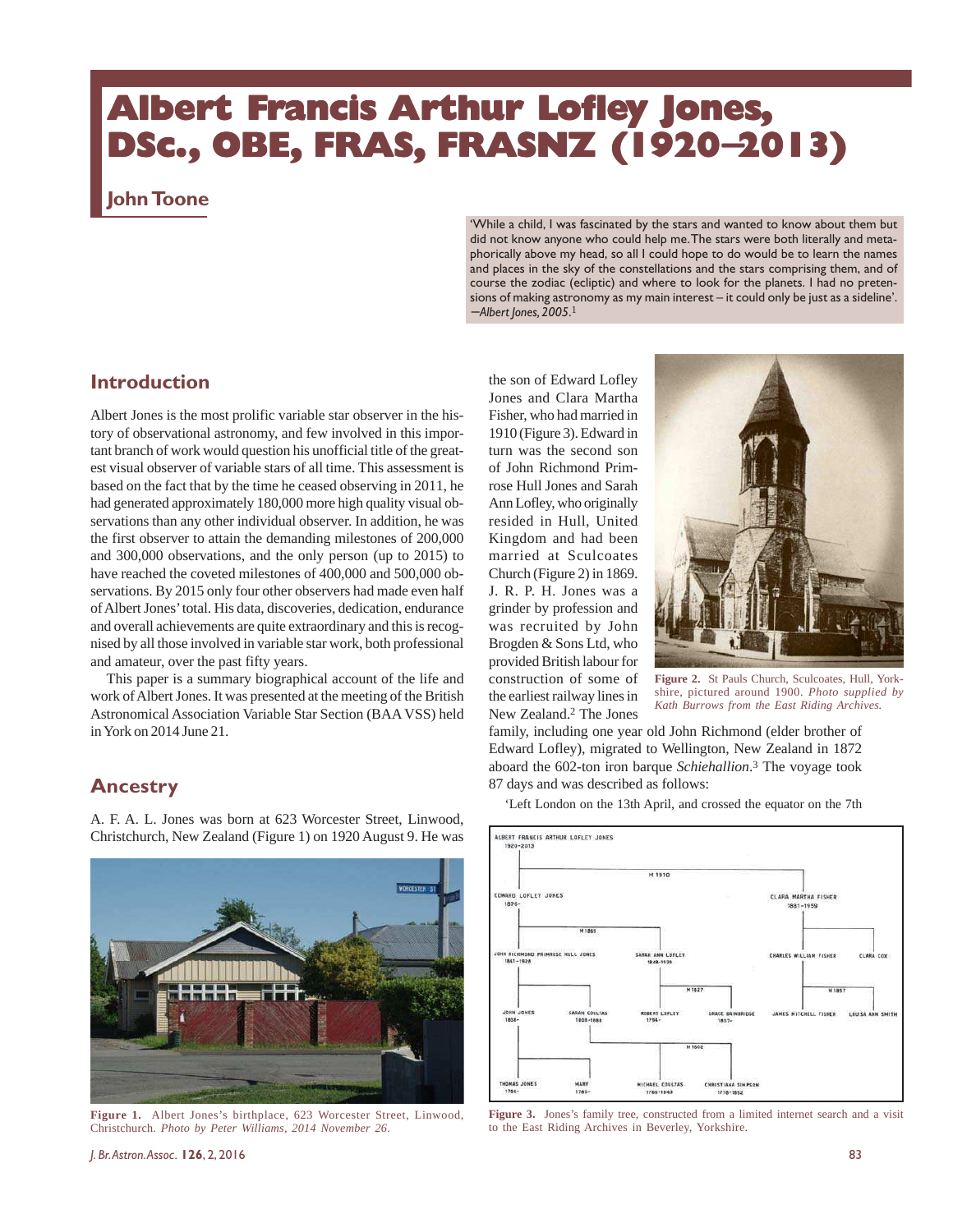May. Had very favourable winds to the meridian of the Cape, which was crossed on the 24th May, after which had indifferent winds until Cape Farewell was sighted on the 7th July, and arrived here today (9th July). No deaths have occurred on the passage but one birth and the passengers are all well.'4

According to the *Schiehallion* passenger manifest J. R. P. H. Jones's middle name of 'Primrose' had been dropped, which was probably a sensible precaution on a ship laden with navvies and labourers.

In the 1841 UK census Jones's great-great-grandparents Thomas and Mary Jones are listed as living by independent means in North Myton, Kingston-upon-Hull with four grown-up children (including Jones's great-grandfather John Jones, a shoemaker) and two female domestic servants. Albert Jones's ancestry on his father's side can be traced to Yorkshire, the county that had earlier accommodated variable star legends John Goodricke and Edward Piggott towards the end of the 18th century.

#### **Domestic life and professional career**

Albert Jones had an elder step-brother Percy Edward (1903−2001) whose mother died when he was aged five, an older sister Iris Clara Lofley (1913−2001) who Jones called Goldie, and a younger brother Eric Ionic Lofley (1923−2000). Jones's mother Clara had two brothers, Albert Joseph Fisher and Francis Charles Fisher, who lived with their families at nearby 617 and 620 Worcester Street, Christchurch, respectively. Jones's father Edward had five brothers and two sisters including one brother christened Violet, (who changed his name to Victor, a more suitable name for a professional soldier and fitness fanatic known as 'Scorcher Jones') after John Richmond Primrose Hull Jones's elder brother.

Jones was initially educated at North Linwood Primary School in Christchurch in 1925−1926. In October 1926 the family moved to Timaru (eventually settling at 40 Trafalgar Street) where he attended Waimataitai Primary School and passed the proficiency exam in 1932. From 1933 to 1936 he attended Timaru Boys High School where he passed the matriculation and school certificate exams, and where his favourite subject was chemistry.<sup>5</sup>

Despite doing well at school and qualifying for university he chose instead to work (unemployment was widespread at the time following the worldwide economic depression) and further his education by reading books. It was through book reading that his initial interest in astronomy developed. This interest was enhanced during weekend fishing trips with his father to the Rakaia River, where conditions were ideal for astronomy. The fishing trips would continue until 1963, just prior to his moving to Nelson.

In adult life Jones worked at Timaru Milling Company under his father's management from 1937 to 1963. Following the outbreak of World War II in Europe he joined the Home Guard in 1940 and later the 2nd Battalion Canterbury Regiment, but was classified unfit for overseas service in 1942 having sustained foot injuries during long marches. (The medical examination concluded that Private Jones as a miller would be more useful to the war effort by producing food for both the armed forces and the general population.)

However, life for the remaining war years was not easy, having to work from 8 a.m. to 9 p.m. on weekdays, maintenance at the mill on Saturday and Home Guard duties on Sundays. With his father's overdue retirement (he was aged 86) in 1963, Jones was offered the job of Head Miller but he turned it down in favour of moving to Nelson in 1964 and running a grocer's shop with his brother Eric and sister Goldie. Later Jones was offered a job at the Carter Observatory (including the Directorship) and also a site testing job at Mt John by Frank Bateson, but he turned them all down. He was content with the grocery business which proved to be successful, and he retired aged 65 in 1985.<sup>6</sup>

Jones was twice married. He met his first wife Ann through Nelson Astronomical Society and they were married in February 1973. Unfortunately this would prove to be short lived and they separated in 1979. The failure of this first marriage had a profoundly negative effect upon Jones, but this was happily redressed when he met Carolyn at Nelson Tramping Club. They married in 1984. Frank Bateson described Carolyn as 'Albert's public relations officer' and during a presentation at the Royal Astronomical Society of New Zealand (RASNZ) meeting held at Tauranga in 2004 there were gasps from the audience when Jones stated that his greatest discovery was his wife Carolyn.

When Jones was observing in later life with the aid of a walking frame Carolyn used to help him get set up and then check on his condition regularly to ensure he was safe and well. In 2002 Jones was offered another asteroid to be named after him (he already had one named in 1988) but he suggested instead it be named Carolyn. Since there was already an asteroid named Carolyn, a combination of his wife's first two names was chosen and the asteroid was named **(9171) Carolyndiane.**

## **Initial steps in astronomy and the NZAS**

Although astronomy was not part of the school curriculum, one of the geography teachers at Timaru Boys High School had an interest and taught the pupils about the planets. After leaving school Jones was fascinated by astronomy books and learned to recognise the constellations, especially those of the zodiac in order to identify planets.

In 1939 Jones responded to a newspaper appeal by Murray Geddes, the first Director of the Carter Observatory at Wellington, and submitted detailed reports of aurorae that he and his father had seen. In 1941 Jones was elected as a member of the New Zealand Astronomical Society (NZAS), later to become the RASNZ, and he started to receive the journal *Southern Stars*.

The 1942 December issue of *Southern Stars* included an article by A. G. C. Crust on the bright nova in Puppis discovered earlier that year (Nova CP Pup) which contained a chart and instructions on how to make magnitude estimates. Armed with this information Jones made his first variable star observation on 1943 January 18. He continued to monitor the fading nova and sent the observations to Crust; the first 50 were deemed good enough to be published in the journal. From then onwards Jones was hooked on variable star observing and launched his serious observing career.<sup>7</sup>

Frank Bateson initially established the Variable Star Section (VSS) of the NZAS in 1927 but the work of the Section was sus-



**Figure 4.** The 5-inch reflector used by Jones for his first variable star observations in 1943. *Photo supplied by Bob Marriott*.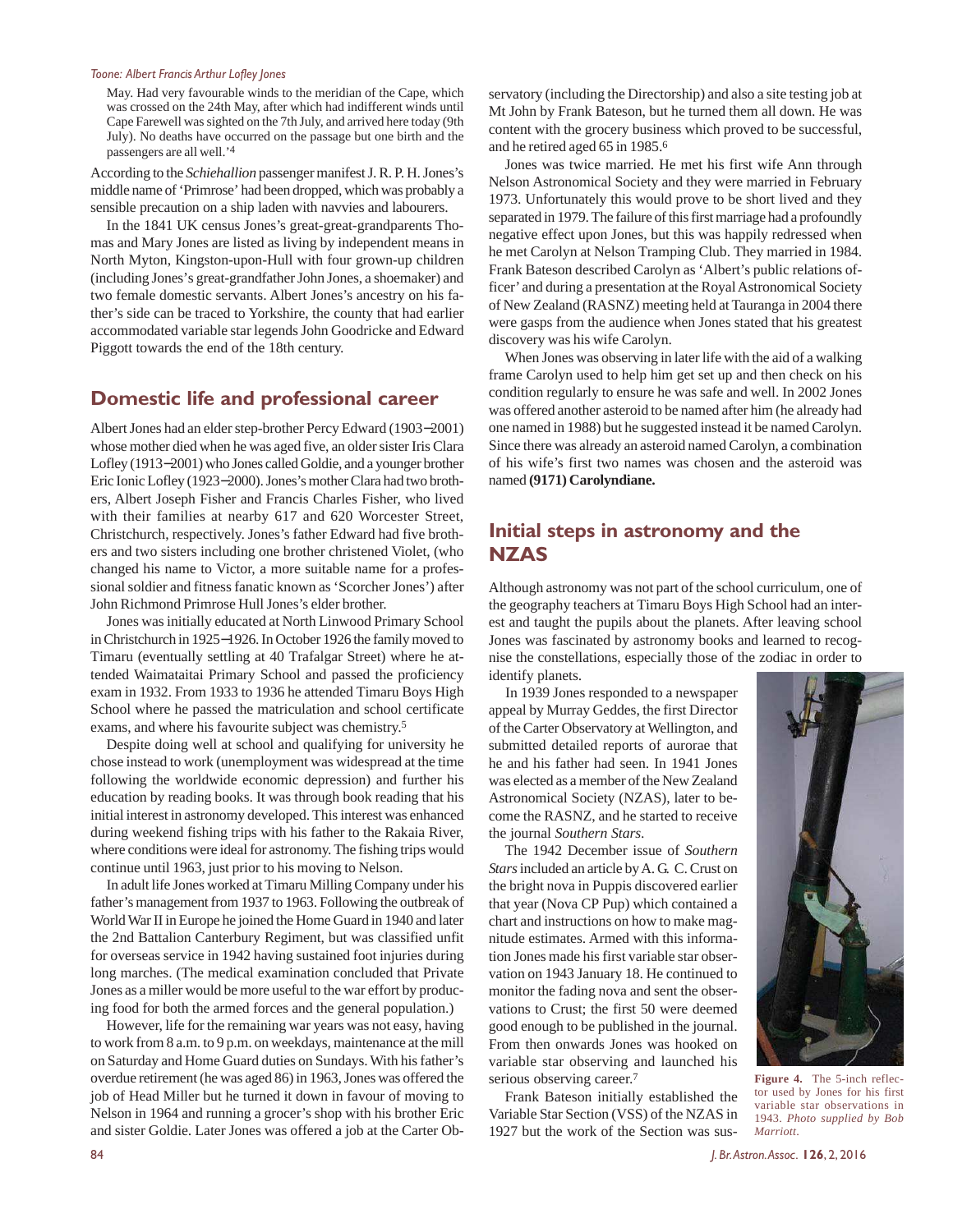pended during World War II as Bateson served in the Royal New Zealand Navy. When Bateson returned to civilian life in 1944 he was contacted by Jones, who requested some variable star charts. Bateson sent a batch of 25 charts, but Jones soon needed more and a further 68 were supplied. These covered mainly Mira-type variables, but were later supplemented by some Irregular and R Coronae Borealis-type stars. Triggered by Jones's infectious enthusiasm the VSS NZAS was re-launched in late 1944 and at that time its sole members were Bateson and Jones.

Jones was elected as a member of the British Astronomical Association New South Wales Branch on 1945 June 27 and on 1947 January 10 he was elected a Fellow of the Royal Astronomical Society (RAS). In 1964 he became one of the first four Fellows of the RASNZ and the following year he also became a member of the International Astronomical Union (IAU).

#### **Home made telescopes and 'Lesbet'**



**Figure 5.** Jones pictured with his 5-inch refractor at Timaru in 1947. With this telescope he discovered Comet 1946h. *Photo from Alan Gilmore's collection supplied by Bob Evans.*

In 1938 Jones constructed his first telescope from a lens kit and paper wrapped around a cardboard tube. The lens kit alone cost the equivalent of five loaves of bread. This telescope was very crude and the quality was poor, but it did allow him to see objects not visible to the naked eye such as Saturn's rings and the Orion Nebula. His first purchased telescope was a 5 inch f/15 Calver reflector in 1941 (Figure 4) which he used for his initial variable star observations. In 1945 he purchased a 5.3-inch refractor (Figure 5) with which he discovered Comet 1946h. Shortly afterwards he constructed an 8 inch Newtonian reflector with a mirror supplied by J. T. Ward.

Then in 1948 he constructed a 12.5-inch f/5 Newtonian reflector (Figure 6) that he named 'Lesbet', after Leslie Comrie (Director of

the BAA Computing Section 1919−1922, see Figure 7) and his wife Betty who was responsible for sourcing and transporting the primary mirror from the United Kingdom in late 1947. The primary mirror cost £75, was made from Hysil glass and was one of the first orders for the company of Cox, Hargreaves & Thomas Ltd. Frederick Hargreaves (BAA President 1942−1944, see Figure 8) ground the mirror. Jones made the greatest proportion of his observations with this telescope between 1948 February and 2010 May.

The Lesbet telescope had an equatorial mount (originally intended for observing Jupiter) but since it was on castors it was not fixed (Figure 9). This enabled Jones to use whatever polar direction gave him the most comfortable position for looking through the eyepiece. Lesbet was equipped with 45mm and 78mm refractor finder 'scopes (Figure 10) which were used to observe some of the brighter variable stars. In 2011 April the 'Lesbet' telescope was transferred into the archives of the Nelson Provincial Museum.8 The final telescope that Jones used up to 2011 August was a 12.5-inch f/5 Dobsonian provided by Alan Gilmore & Pamela Kilmartin. This was more user-friendly than Lesbet but it could only be operated with the aid of a walking frame due to Jones's frail condition at the age of 90.

## **Variable star work**

In the 1950s Albert Jones took the observation of variable stars to a new level. Until that time the most prolific observer had been Charles Butterworth of the BAA VSS and Association Francaise des



**Figure 6.** Jones pictured with the newly constructed 12.5-inch reflector 'Lesbet' at Timaru in 1949. *Photo supplied by Chris Sterken.*

Observateurs d'Etoiles Variables (AFOEV).9 In total Butterworth made 105,000 observations between 1911 and 1941, and his annual output peaked at slightly more than 5,000 observations in the early 1930s. This rate, with which any respectable variable star observer of the modern era would be satisfied, seems small compared to Jones's average annual output of 10,000 in the late 1950s and his eventual final total that exceeded 500,000 observations. At his peak Jones would accrue 13,000 observations in a good year, a figure comparable to the most productive modern day visual observers who are fortunate to have many more variable stars (with readymade comparison star sequences) available that warrant continuous/nightly monitoring.

Jones observed in both the evening and morning to ensure maximum coverage of all the stars he monitored. This meant he observed up to 6 hours per night when it was totally clear. Partly clear nights were also exploited and small gaps in the cloud were not wasted because he knew that all parts of the sky contain variable stars. This approach was necessary because the weather in New Zealand is similar to the United Kingdom in that it is rarely



**Figure 7.** Leslie John Comrie FRS (1893−1950), Director of the BAA Computing Section 1919−1922, and Superintendent at HM Nautical Almanac Office 1926−1936. Comrie transported the 12.5-inch primary mirror of Jones's telescope 'Lesbet' from the UK to New Zealand.



**Figure 8.** Frederick James Hargreaves (1891−1970), BAA President 1942−1944 and RAS Vice President 1943−1945. Hargreaves configured the primary 12.5-inch mirror of 'Lesbet'. *Photo supplied by Bob Marriott*.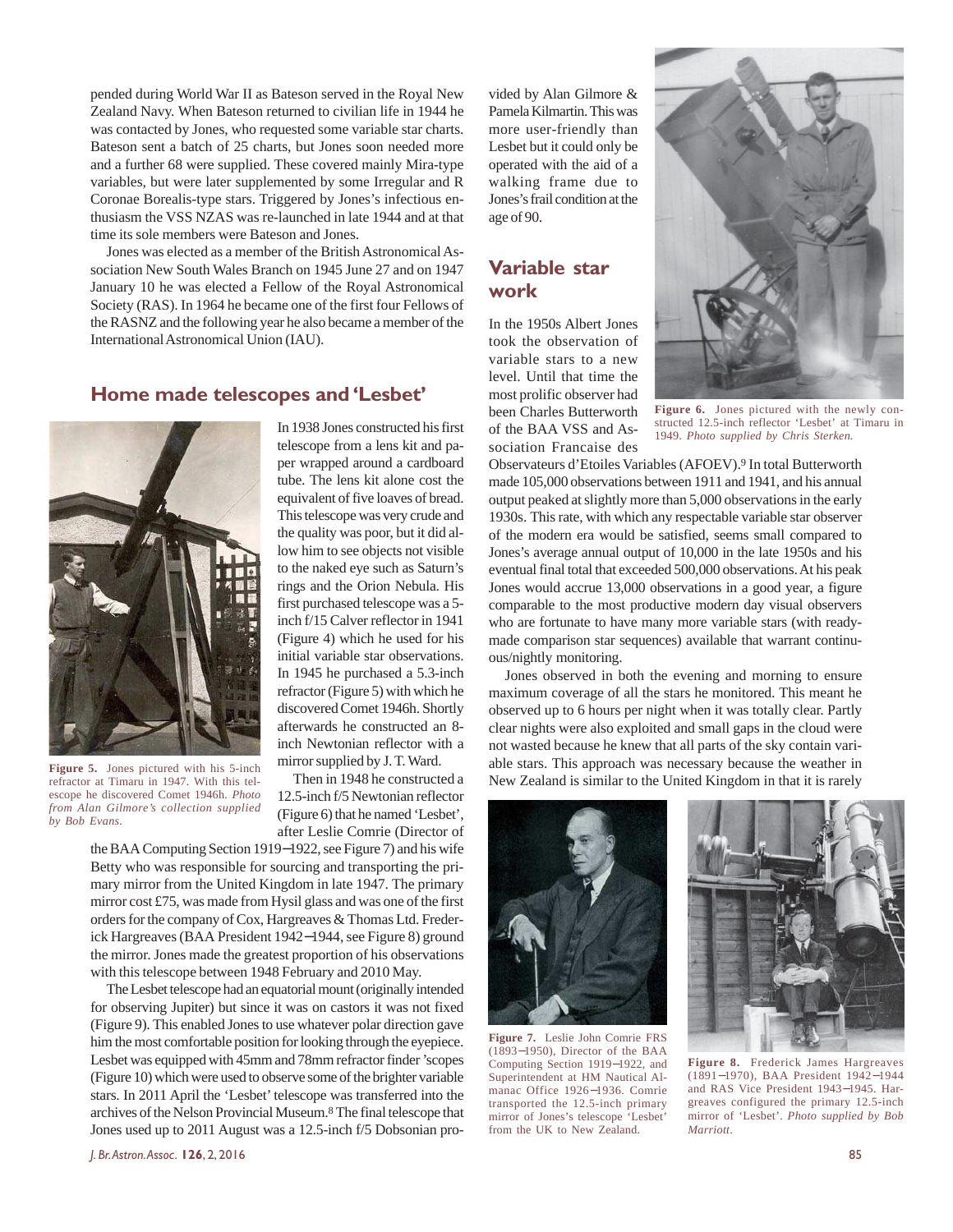fully clear for prolonged periods.

Jones's visual observations were made to a very high standard. It is generally accepted that visual photometry is accurate under favourable conditions to about one tenth of a magnitude, but Jones's internal consistency (prior to age 70) showed a standard deviation of one twentieth of a magnitude.10 Jones understood the need for accuracy in order to detect minor variation in some of the stars he was monitoring and described his technique as follows:

'To make estimates, each star is brought to the centre of the field before noting its brightness. If the variable and a comparison star are not far apart, the observer's head is oriented so that the line joining the stars is parallel to the eyes. Another issue to be wary of is that the star nearest the observer's nose may seem a little brighter than is the case. Observations of red stars are not made in conditions of bright moonlight. When observing a red star it is advisable to make quick glances, otherwise visual observers may over-estimate its brightness. When going to the telescope, every effort is made not to recall any previous measurements.'<sup>11</sup>

The above technique certainly helps to minimise the potential of observational errors arising from position angle, colour & bias and should be considered as 'golden rules' for all visual observers of variable stars.

In order to undertake visual photometry of variable stars an essential tool of the observer is a finder chart and reliable sequence of comparison stars. Accurate finder charts and sequences for southern variables were in limited supply in the 1940s so a number of stars were identified and monitored using sketches and lettered sequences prepared visually by Jones himself. The situation improved in the 1960s when the Cape Observatory produced some photo-visual sequences, and in the 1990s when accurate V

photometry became available through CCD measurements from ground and satellite based telescopes. As a consequence of the updating of sequences in the early 21st century to adopt accurate photometry, many of Jones's earlier observations required conversion to the modern V photometric scale.

The types of variable stars that Jones monitored regularly were dwarf novae, R Coronae Borealis, recurrent novae and symbiotic stars. He also frequently monitored S Doradus together with various other blue stars in the LMC and SMC (Large & Small Magellanic Clouds). Red stars such as irregular, semi-regular and Mira types (Figure 11) were



**Figure 9.** Jones pictured with 'Lesbet' at Nelson in 1987. *Photo supplied by Ashley Marles from Carolyn Jones' private collection*.



**Figure 10.** The 78mm & 45mm finder telescopes on 'Lesbet'. Jones used these not only as finder 'scopes but also for observing the variable stars that were too bright for the primary telescope.

observed less frequently.

During his routine variable star work Jones has made a number of discoveries. Firstly, he was responsible for the detection of the outbursts of the recurrent novae T Pyxis (Figure 12), V1017 Sagittarii and V3890 Sgr in 1966, 1973 and 1990 respectively. He was also the first observer to spot the bright flare-up of EX Lupi in 1955−'57. HD5980 had an outburst in 1994 and HDE269006, HDE269582 & GSC 9162 0727 all flared up in 2009−2010. In addition, Jones's work on Z Circini led to it being re-classified from R CrB to Mira class12 and HDE326823 was named V1104 Scorpii on the basis of his observations. Several suspect variables that he monitored right up to 2010 are still awaiting confirmation and acceptance and do not yet have official variable star designations.

## **VW Hydri and other cataclysmic variables**

Whilst visual monitoring of dwarf novae had begun in the northern hemisphere in the mid-19th century, no one did similar work from the southern hemisphere prior to Jones in the 1950s. The first dwarf nova that Jones observed was CN Orionis, but he soon turned his attention to VW Hyi. This variable was discovered by photographic means in 1932 but had never been observed visually until Jones caught it in outburst on 1953 August 6.

VW Hyi is today known as the brightest dwarf nova of the UGSU sub-class and Jones's pioneering work in the years 1953−1955 (Figure 13) confirmed its UG classification and that it exhibited two types of outbursts, normal and super-outburst.13 Prior to 1953 little was known about this star and Jones had to draw his own chart (Figure 14) to identify it and develop a sequence by visual means, in order to conduct regular monitoring. The reports of the VSS RASNZ in the period 1956 to 1977 on VW Hyi almost exclusively relied upon Jones's systematic observations. These observations enabled its UGSU status to be firmly established together with its range, period, supercycle, outburst forms and cyclic relationship.14

The observations were also sufficiently numerous and accurate enough to define for the first time the true overall shape of the UGSU super-outburst, that includes a normal outburst triggering and merging to differing extents with the super-outburst. This would not be detected in any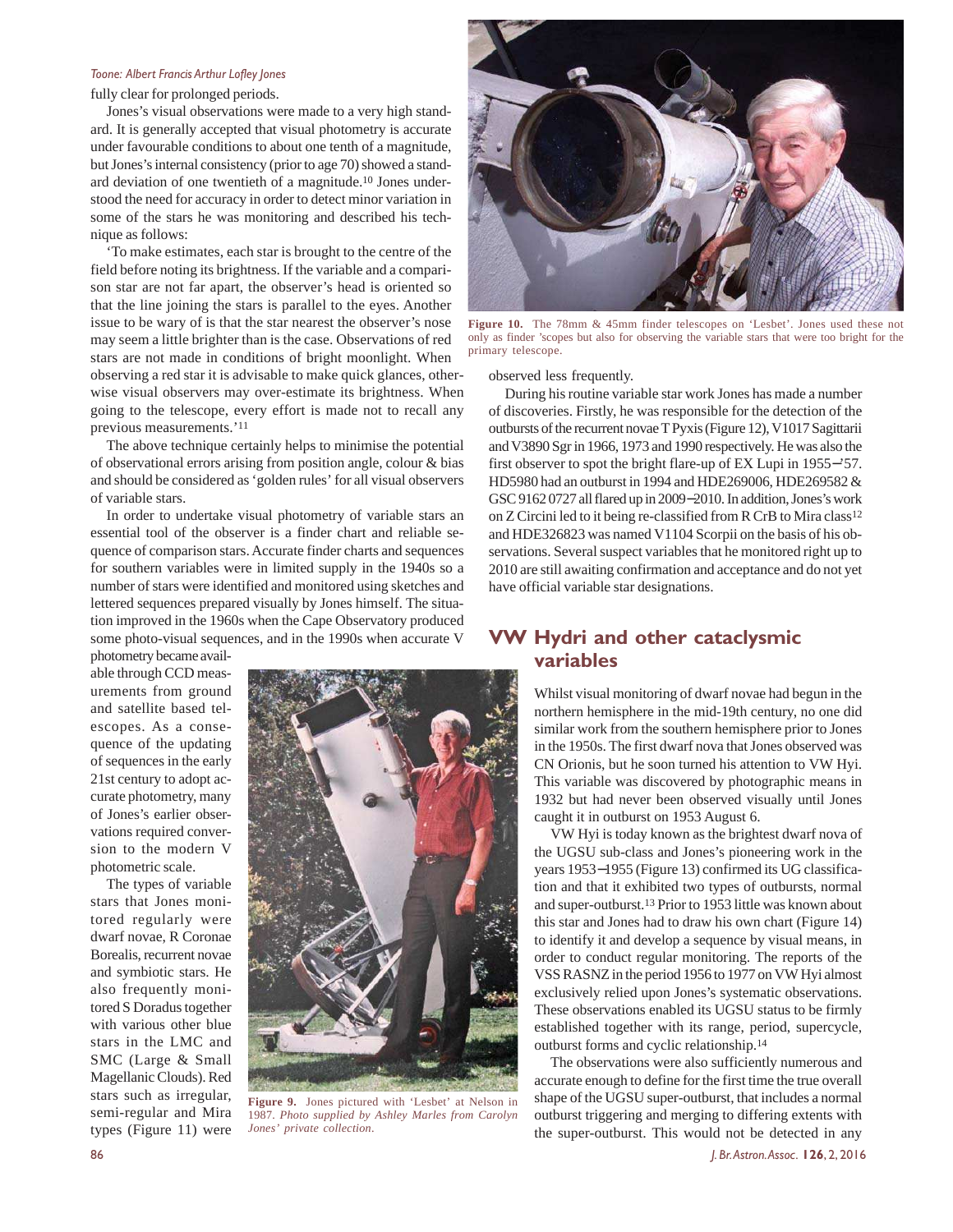

**Figure 11.** Jones's lightcurve of S Carinae (Mira type variable) from 1944 to 1953.



**Figure 12.** Jones's lightcurve of T Pyx from 1965 to 1969. Jones was the first to detect this recurrent nova in outburst on 1966 December 7 after nearly 12 years of monitoring. The next outburst would not occur until 2011 April.

other star until CCD measures were taken of T Leonis (QZ Virginii) in 199315 and it was not until intense photometry was undertaken by the NASA *Kepler* mission in 2010−2012 that this key aspect of UGSU stars could be seen in detail.16 The lightcurves showing the VW Hyi super-outburst derived largely from Jones's visual data published in 1977 are remarkably similar to that recorded by *Kepler* mission photometry in 2012.

Jones also did pioneering work on other southern hemisphere dwarf novae such as Z Chamaeleontis and EK Triangulum Australis. Z Cha was known as S4893 (Sonneberg variable derived from photographic plates) until Jones detected it in outburst on 1954 July 25. The same applied to EK TrA (S5005) that was observed by Jones to be in outburst on 1954 October 17. When Brun & Petit prepared their 'Atlas of U Geminorum Stars' in 195717 they relied heavily on Jones's input for charts and data for the southern hemisphere dwarf novae. Jones summarised his early work on cataclysmic variables as follows:

'Looking back, I realise how lucky I was to be 'in at the start' of monitoring CVs. Frank [Bateson] had given me a chart of a star in Orion, and also shown on the chart was CN Ori, so I had a go at that too. Then I read that VW Hyi was the brightest star of that class in the southern sky, but there did not seem to be any charts for it although a French bulletin showed a finder chart showing



**Figure 13.** Jones's lightcurve of VW Hyi from 1953 to 1956. Throughout this period Jones was the only observer monitoring this famous dwarf nova.

only the brighter stars. Evidently VW Hyi had been discovered on Harvard patrol plates but had not been observed visually. Luckily I had been able to purchase an old set of the CPD catalogues, so I had a go at plotting a chart showing the CPD stars. The very next night was clear, and when I looked, VW Hyi was at maximum and faded over the following days – great fun.

'Later I told Frank what I had been up to, and started sending him observations of VW Hyi. Added some more stars of that type – one, WW Sgr proved to be a long period variable. Around that time I was corresponding with some French amateurs, and two of them Brun and Petit were compiling an Atlas of U Gem stars (which was published later in a Russian variable star journal), and Monsieur Brun asked me to plot a number of southern fields because he did not have catalogues for southern regions. Some were known UGs while some were only suspected and had only 'temporary' numbers from Sonneberg Observatory. Hoffmeister had gone to South Africa, taken lots of photos then taken them back to



**Figure 14.** Jones's chart of VW Hyi drawn in 1958. This was an update of his original chart drawn in 1954.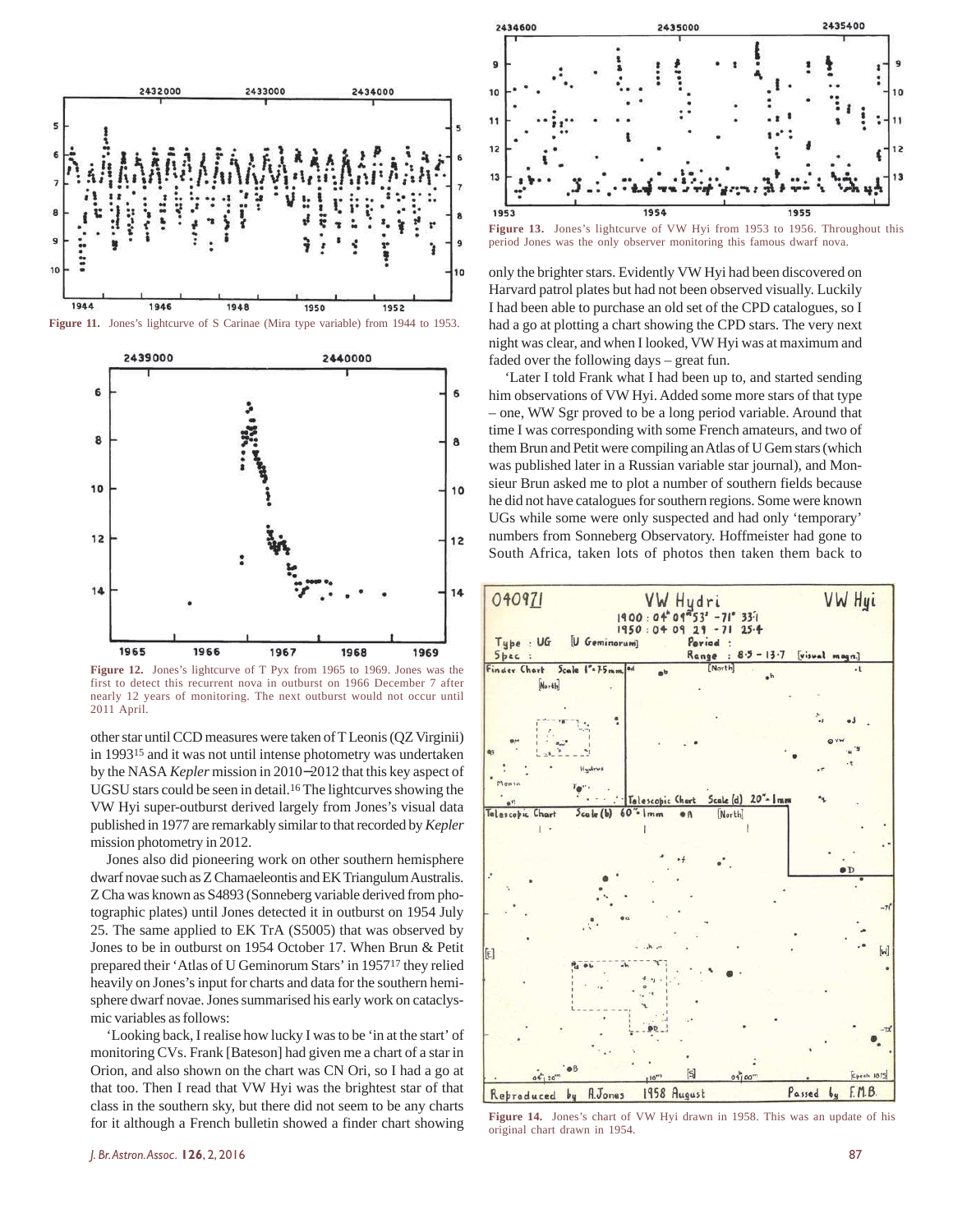

**Figure 15.** Jones's lightcurve of V837 Ara from 1988 to 2004. This is the Wolf− Rayet central star of the planetary nebula PK 332.9-09.9.

Sonneberg to study them. On some fields he found only one image, so suspected those images might be of U Gem stars (short maxima). So I kept watch just in case. Weeks and weeks passed then first Z Cha showed up and later EK TrA. Some of the suspected variables were found not to be UGs. Anyway I seemed to have the field to myself at first, then others became interested which was good, as that meant less chance of outbursts being missed if I had poor weather'.<sup>18</sup>

#### **Scientific analysis and papers**

With an observing career approaching 70 years, Jones's observations provide a unique and internally consistent dataset that has enormous potential for researchers seeking to undertake long term analysis of southern hemisphere variable stars. Jones fully understood this and from the mid 1990s onwards he collaborated with a number of professional astronomers who evaluated his data and published a series of papers. Some examples of such collaboration follow:



**Figure 16.** Jones's lightcurve of R Dor from 1944 to 1967. The upper diagram shows regular and extensive variation while the lower diagram illustrates a change to irregular behaviour with a limited range.

#### *V837 Ara*

Jones investigated two Wolf−Rayet central stars of planetary nebulae that were suspected to be variable and similar to V348 Sgr. Here is his description of what ensued:

'I saw a paper that described 3 other objects similar to V348 Sgr so I wanted to have a go at them, one was too far north but CPD-56 8032 (in Ara) and He3-1044 (Lupus) are nicely placed. He3-1044 does not do much but CPD-56 8032 had fades like an RCB. In 1993, at a conference of the RASNZ, I told Warrick Lawson that I had been keeping an eye on CPD-56 8032 and it had varied. He asked me for my data and as a result it became named as V837 Ara – yippee!'<sup>19</sup>

Jones went on to collaborate with a group of professional astronomers who correlated Hubble Space Telescope spectroscopy and ground-based radial velocity measures with Jones's visual lightcurve (Figure 15) and concluded that the Wolf−Rayet star was in fact a binary.<sup>20</sup>

#### *R Doradus*

Jones's data from 1944 to 1967 (Figure 16) indicated that the amplitude of this red variable had reduced significantly over time. At the Centenary Meeting of the BAA VSS in 1991 Albert Zijlstra gave a presentation explaining that a pulsation mode change had occurred; this was derived solely from Jones's observations. In 1998 Zijlstra's analysis was published as a full paper in MNRAS with Jones as a co-author.<sup>21</sup>



**Figure 17.** Jones's lightcurve of AR Pav (eclipsing symbiotic binary) from 1997 to 2003.

#### *AR Pavonis*

AR Pav is an eclipsing symbiotic binary with an orbital period of 605 days that shows dramatic variations out of eclipse. Although photographic measurements were available going back to 1889 the records were fragmentary and the best available data (up to 2004) that illustrated the true nature of the variation were Jones's visual data that commenced in 1982. It was identified from Jones's observations that AR Pav entered a low (less active) state in the years 1999−2002 (Figure 17) that

|                        | Table 1. The first observers to reach the 100,000 |  |  |
|------------------------|---------------------------------------------------|--|--|
| observations milestone |                                                   |  |  |

| Year | <i><b>Observer</b></i> | Country    | Duration<br>( <i>years</i> ) |
|------|------------------------|------------|------------------------------|
| 1939 | Charles Butterworth    | UK.        | 29                           |
| 1957 | Albert Jones           | NZ.        | 15                           |
| 1958 | Reginald de Kock       | <b>SA</b>  | 2.5                          |
| 1960 | Cyrus Fernald          | <b>USA</b> | 24                           |
| 1962 | Leslie Peltier         | USA        | 45                           |

*This table lists the first five variable star observers to achieve the coveted 100,000 observations milestone. It is notable that Jones took considerably less time to achieve this than the other observers.*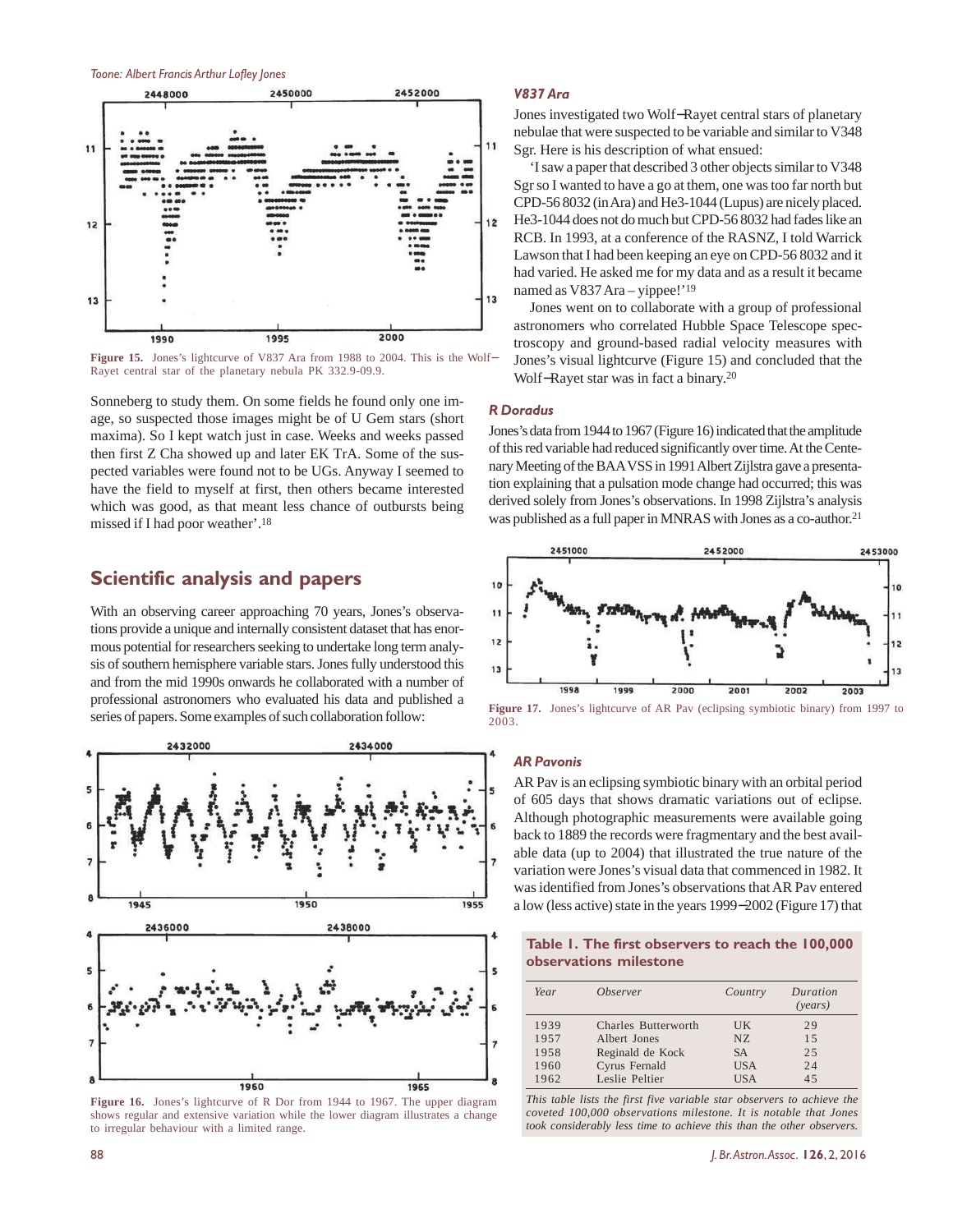

**Figure 18.** Some of the attendees at the AAVSO meeting in Boston in 1957 October. Frank Bateson is centre stage with AAVSO Director Margaret Mayall. Dorrit Hoffleit meanwhile is displaying the headline news: 'Russians Launch Space Satellite'. *Photo supplied by Michael Saladyga.*

covered two orbital cycles.<sup>22</sup>

There were many other instances of collaboration with professional astronomers but the above is sufficient to demonstrate what can be achieved by pro/am collaboration when the visual observer (Jones) has the respect of the professional astronomical community.

## **Number of observations and milestones**

Jones never counted his variable star observations and really had no idea how many he actually made, neither annually, in total or when he reached major observing milestones. He considered observing statistics and records to be unimportant. It is known however, that he made his first observation on 1943 January 18 (aged 22) and that he reached the 100,000 milestone sometime before the American Association of Variable Star Observers (AAVSO) meeting held at Boston in October 1957 (aged 37 and co-incident with the launch of *Sputnik 1*). Frank Bateson, Director of the VSS RASNZ, attended that meeting (Figure 18) and announced that Jones was the leading observer for the VSS RASNZ and had generated 100,000 out of a total of 250,000 observations.<sup>23</sup>

This meant that Jones had become only the second observer to reach 100,000 observations following BAA VSS observer Charles Butterworth in 1939. Shortly afterwards the 100,000 observation milestone was also achieved by Reginald de Kock (Astronomical Society of South Africa VSS) in 1958 and Cyrus Fernald (AAVSO) in 1960 (Table 1). For an observer to reach the 100,000 milestone in less than 15 years is quite extraordinary and has only been done in less time by Hiroaki Narumi, Taichi Kato and Rod Stubbings. By 2012 only a further seven observers had reached 200,000 observations<sup>24</sup> and two observers had attained 300,000 (Table 2). Jones's final observation was of V766 Cen on 2011 August 31 when aged 91.

Since Jones did not keep a count of his observations the best means of obtaining a reasonably accurate estimate of the total quantity is to examine the publications and databases of the amateur variable star associations, in particular the VSS RASNZ and more latterly the AAVSO.

#### **Table 2. The leading visual variable star observers**

| No. of obs. | <i><b>Observer</b></i> | Country   | Years         | Annual<br>average |
|-------------|------------------------|-----------|---------------|-------------------|
| 515,000     | Albert Jones           | NZ.       | $1943 - 2011$ | 7.500             |
| 337,000     | Hiroaki Narumi         | Japan     | $1975 - 2011$ | 9.200             |
| 307,000     | Taichi Kato            | Japan     | $1975 - 2011$ | 8,100             |
| 292,000     | Danie Overbeek         | <b>SA</b> | 1952-2007     | 5,300             |
| 245,000     | Gary Poyner            | UK        | $1975 - 2011$ | 6,800             |

*This table lists the leading five observers' totals at the time Jones ceased observing in 2011 August. Jones's annual average is similar to the three observers who began work in 1975 and who are still active.*

It is estimated that between 1943 and 2011 Jones made approximately **515,000** observations of variable stars. This estimate is based upon the following:

- − **100,000** observations were made between 1943 and 1957 according to Bateson's statement at the October 1957 AAVSO meeting.
- − Bateson in 1958 December25 wrote that Jones's annual average output was then at 10,000, therefore it is reasonable to assume that he made about **50,000** observations in the years 1958−1962.
- − **365,000** observations are in the AAVSO database for the period 1963−2011.

The reason for the shortfall between the estimated total and that in the AAVSO database in 2014 (464,000); is that some of his pre-1963 observations were lost. Initially and throughout most of his observing career he reported his observations to the VSS RASNZ, and many were of stars with preliminary lettered sequences only. The intention with these was to store the light estimates until accurate magnitudes for the comparison stars became available and only then would it be possible to reduce the observations to the standard magnitude scale. Unfortunately a number of these light estimates were lost in the VSS RASNZ headquarters and others are not yet re-reduced (Jones was working on sorting and inputting them just prior to his death, see Figure 19).26 In addition, it would appear that some of the earlier observations were disposed of when he went through a difficult divorce from his first wife Ann.

It is hoped that some of these lost observations may be recovered in the future by examination of Jones's original observing log books that have been removed from his home, and are now believed to be stored in the Alexander Turnbull Library in Wellington.<sup>27</sup>

So Jones's observing career from a variable star perspective spanned 68 years and 225 days between 1943 and 2011 and from the age of 22 to 91. He averaged throughout this entire period 20 observations daily, 600 observations monthly and 7,500 observations annually.

#### **Discovery of Supernova 1987A**

SN1987A (see cover image) reached a peak visual magnitude of 2.9 and is therefore the extra-galactic supernova of brightest apparent magnitude yet seen, and is the only naked-eye supernova seen since 1604. It was co-discovered on 1987 February 24 just a few hours apart by Ian Shelton & Oscar Duhalde at Las Campanas Observatory in Chile and independently by Jones in Nelson, New Zealand.<sup>28</sup>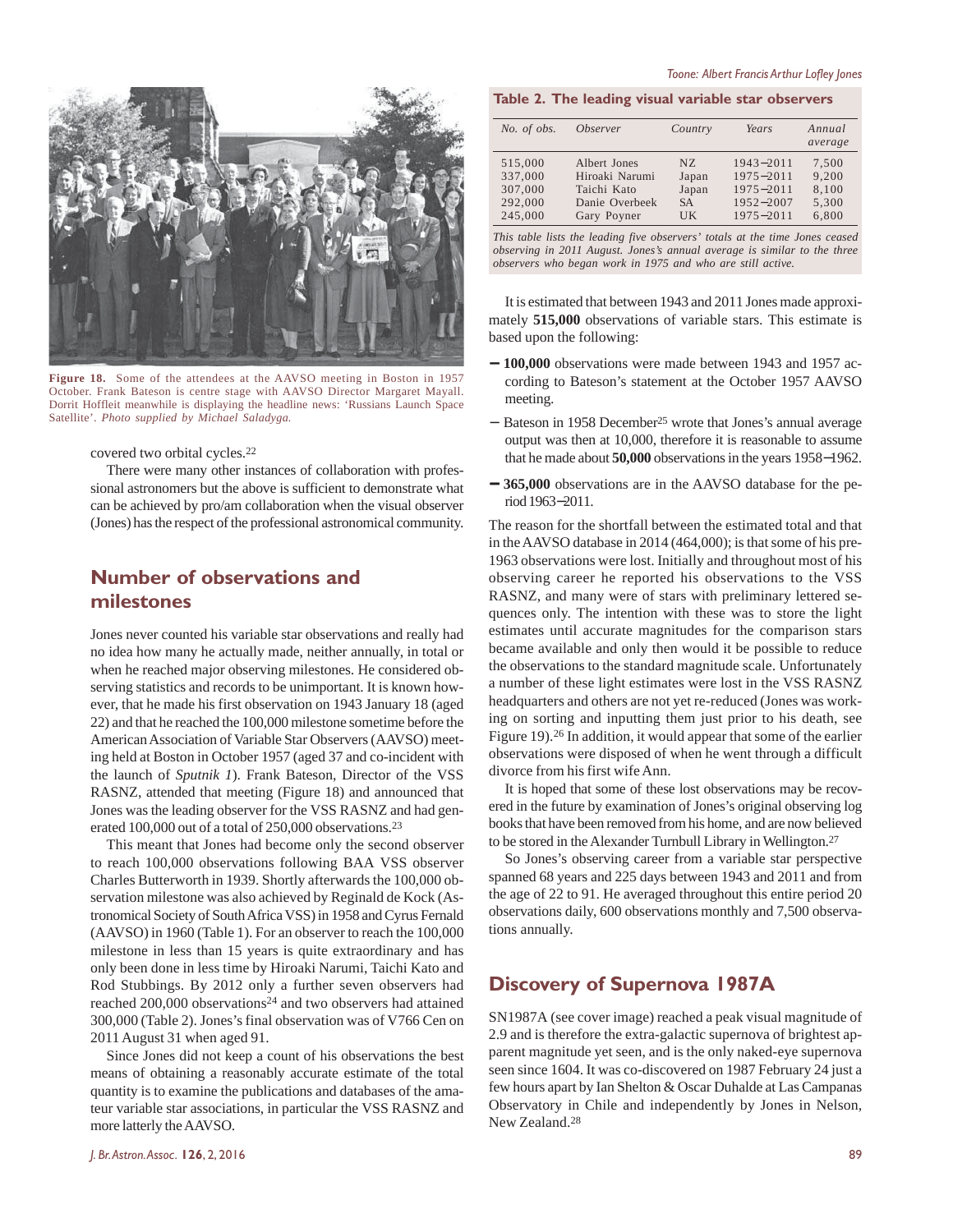*Toone: Albert Francis Arthur Lofley Jones*



**Figure 19.** Jones inputting his observations in his study in 2009 December. *Photo supplied by Ashley Marles from Carolyn Jones' private collection.*

It was late summertime in New Zealand and during the light evening of February 24 Jones attended a committee meeting of the Nelson Tramping Club. He did not stay for the socialising afterwards because the sky was clear and it was getting dark, so he went home and started his observing routine. He had three stars on his observing programme that were close to the Tarantula Nebula (NGC 2020) in the LMC but as is customary he started to look at the stars in the western sky first. Some cloud then started to move across the sky so he switched to the three targets in the LMC and immediately noticed a bright new blue star. He double checked the intruder's position with respect to the three target stars and the Tarantula and marked it on his chart.

Since the object was stationary within the LMC and unlikely to be an asteroid (too bright at approximately magnitude 6 and not in the vicinity of the ecliptic), it dawned on Jones that this could be a supernova. Then before he could make an accurate magnitude estimate the cloud covered up the LMC. Jones phoned Frank Bateson who in turn started to phone others in an attempt to get confirmation. Meanwhile the sky started to clear again at Nelson and Jones secured a magnitude estimate of 5.1mv. Jones rang Bateson again who in turn contacted Siding Spring Observatory in Australia where everyone stopped what they were doing and focused their attention on what appeared to be an incredibly bright supernova on the rise. Among the staff at Siding Spring was Robert McNaught, who checked the photographs he took the previous night and found the supernova recorded at approximately magnitude 6.0.

McNaught then phoned Brian Marsden at the Central Bureau for Astronomical Telegrams who was already on the phone to Las Campanas Observatory, so he left a message with the secretary. Marsden phoned McNaught back to offer congratulations but McNaught said he was not responsible for the discovery; it was made by someone in New Zealand. Although details were still to emerge Marsden had already guessed that Jones might be the discoverer. Jones continued to observe the supernova and other variables that night to 1 a.m. He then had a short nap before resuming observing until dawn.

SN1987A was the first nearby supernova that could be examined by modern scientific instruments and was a major event for southern hemisphere astronomers and scientists world-wide. Within hours of the discovery announcement, major ground-based observatories and space-borne satellites directed their primary instruments onto the supernova. In addition to visible light, particle emission (neutrinos) was detected from it. SN1987A continued to brighten to approximately magnitude 2.9 three months after discovery before beginning to fade, and was still at mag 6 at the end of 1987.

The publicity generated by this event was a major boost to southern hemisphere amateur astronomy because many members of the general public were attracted to local observatories to view the supernova. On account of its relatively close proximity (168,000 light years) SN1987A has become by far the best studied supernova of all time.

### **Comet work and the BAA**

In addition to variable stars and the aurora, Jones also observed meteors and comets. In 1945 he joined the BAA and NZAS Comet Sections, and the Director of the NZAS Comet Section Douglas C. Berry allocated him a section of the sky for comet sweeping. Almost immediately in 1945 June Jones made an independent recovery of P/Kopff.

The following year on August 7 (two days before his 26th birthday) with his 5.3-inch refractor he discovered a ninth magnitude comet close to U Puppis that became designated as Comet 1946h, then Comet 1946 VI and finally C/1946 P1. The discovery of Comet 1946h was described by Jones in a letter to BAA Comet Section Director Gerald Merton as follows:

'I had been up that morning [August 7 N.Z. date] observing variable stars, then swept for comets in the area south of 40 degrees that Berry allotted to me. About 06 hours N.Z.S.T. I ceased sweeping and commenced to observe a few variable stars low in the east, which had been too low to observe earlier. At approximately 06.15 hours [Aug. 6d 18h 15m G.M.T.] I decided to observe U Puppis next and, as dawn had arrived, I did not waste time getting the box to stand on to reach the finder but sighted roughly along the telescope. But my aim was out and realizing that it was too high I swept downwards, but did not get as far as U Puppis for I came across an object that I felt sure was a stranger. Quickly I made a field drawing and plotted the position on H. B. Webb's Atlas.

Then I purposely refrained from examining the object until about 20 minutes later on when, deciding that to wait longer would be to lose it in the rapidly brightening sky, I again observed it but could not be sure whether it had moved in the interval or not. Before leaving for work I again examined the N.G..C. but could not find an object of that description there. It seemed too good to be true that



**Figure 20.** Jones with Heather Couper (BAA President 1984−1986) and Peter Knowles on 1995 July 30. *Photo supplied by Ashley Marles from Carolyn Jones' private collection*.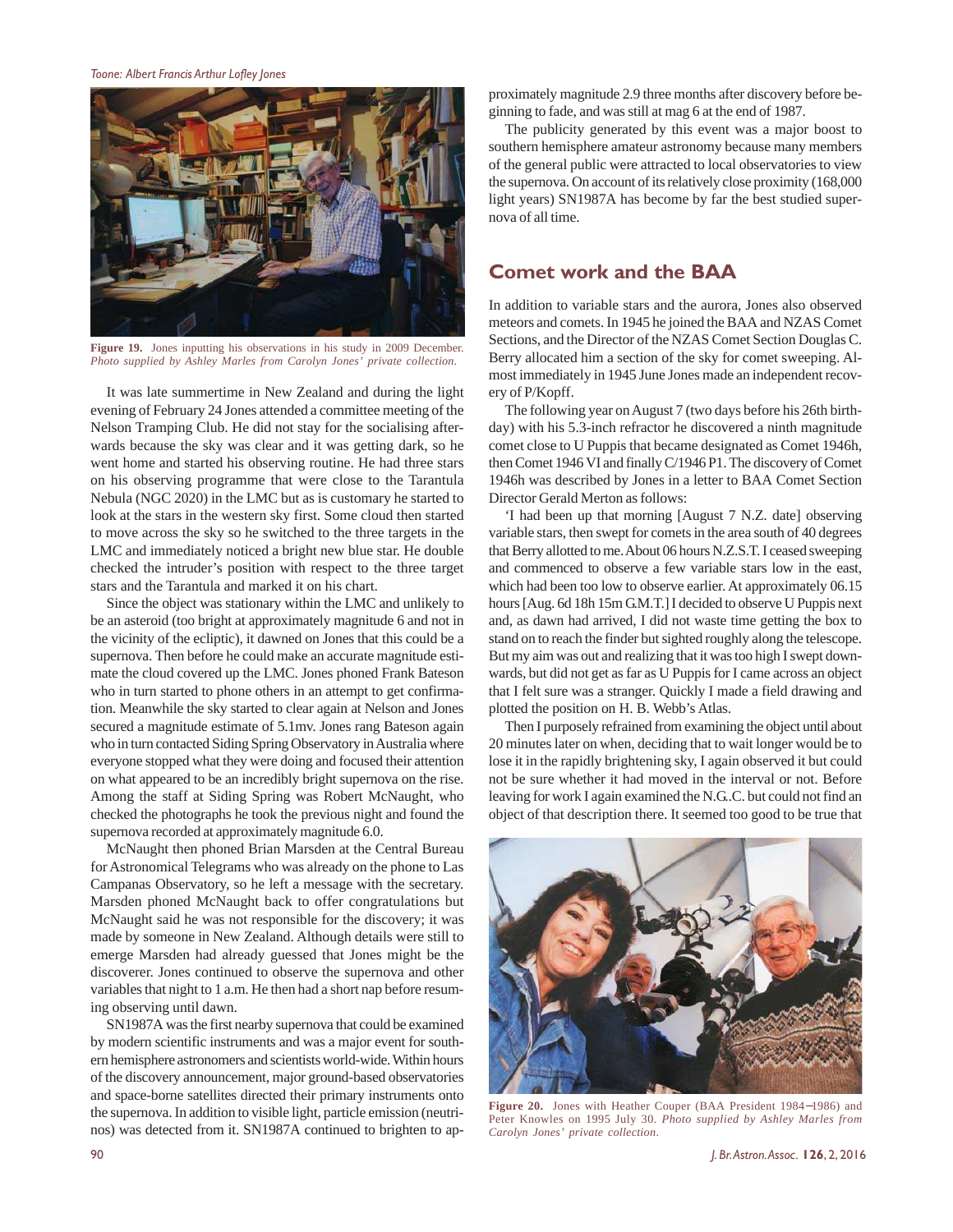it was a comet. I felt certain I had made no mistake in its position, that being near U Puppis I should have found it before when looking for that field, and that when looking through the N.G.C. I had not missed anything. But, as I had not observed motion and did not want to raise a false alarm, I decided to wait until next morning.

The next morning I was up early again, intending to observe variables until the comet (?) rose high enough for observation but before I had made a single observation the sky clouded over. Then I really wished I had reported the object for it seemed that my chance of seeing it that morning had gone, and perhaps others might have been more fortunate. I waited up and later was gratified to see the sky begin to clear. Shortly after 06.00 hours I had a chance to look up the previous day's position but the comet was not to be seen. A quick sweep soon located it not far away, and another field drawing was made, and the field plotted on Webb's Atlas.



**Figure 21.** Jones with Sir Patrick Moore (BAA President 1982−1984) on 1997 October 19. *Photo supplied by Ashley Marles from Carolyn Jones' private collection.*

The comet appeared diffuse, with central condensation, but no tail was detected. I estimated its magnitude as 9 by comparing it with comparison stars of the U Puppis field, by putting the stars out of focus as recommended by Dr. Steavenson in the *Journal* (**52**, 191). That confirmed my guess of magnitude 9 on the morning of discovery. The diameter of the coma was not estimated at the time but a rough estimate from the field drawings would make it about 1 minute of arc – but of course that result is very unreliable. During September I fancied that I could trace a faint tail'.<sup>29</sup>

Jones continued to follow the comet until October 9 after which it became too near the Sun for observation. Jones's magnitude estimates with the 5.3-inch refractor (magnification ×42) indicated the comet had brightened to magnitude 7.0 by October 3.<sup>30</sup>

The discovery of this comet led to Jones's being awarded the Donohoe Comet Medal by the Astronomical Society of the Pacific in 1947. In 1952 Jones independently recovered periodic comet Grigg−Skjellerup. Then nearly 50 years later in 2000 Jones discovered his second comet, which happened to lie just 50 arcminutes NW of the variable star T Aps, and was detected in the 78mm (×30) refractor finder-scope of 'Lesbet'. Jones described the discovery as follows:

'On the morning of November 26, I was up early (as I do on clear mornings) observing variable stars before dawn, then as I was pointing the telescope to view a faint variable star south of the Southern Cross and Pointers, I noticed a fuzzy object that was new to the region, and recognising that it was a comet and not permanent celestial scenery like a nebula, star cluster or galaxy, I noted its position and other details. Then I phoned Alan Gilmore at the Mount John University Observatory (by Lake Tekapo) and told him about it and asked if he knew about it and its name, but he had no information about it so he e-mailed a message to the International Central Bureau for Astronomical Telegrams (CBAT) at Cambridge, Mass. USA.

At breakfast that morning Carolyn wondered why I did not get back to bed before bright daylight − I replied that I had been on the phone to Alan about a comet asking whether it was a known one. After breakfast a message came from the CBAT saying that it might

#### *Toone: Albert Francis Arthur Lofley Jones*

be the same object that a Japanese comet hunter had seen a week beforehand, but which had not been seen again because it was moving south so fast and was thus unconfirmed. Using the Japanese positions for the comet and mine, they determined that it was the same object, to be known as Comet 2000 W1 Utsunomiya−Jones. It has quickly moved towards the west and is moving north again. December 5 was the last evening that I saw it, as it was too low in the sky and behind trees the next night. Next January when the comet's motion brings it into the eastern sky before dawn, it will be much fainter as it races away to the outer reaches of the Solar System.

Over 50 years ago, I spent some time looking for unknown comets, and now I find one while pointing the telescope to a variable star! The moral of the story is to keep looking and you never know what you might see. You just need to be lucky enough

to look at the right place at the right time! By the way, I am told that I am the oldest person to have discovered a comet'.<sup>31</sup>

At the age of 80 Jones had indeed become the oldest person to discover a comet. The next nearest was Lewis Swift who was 79 when he found his last comet in 1899. Jones also holds the record for the longest interval (54 years) between successive comet discoveries. When BAA Comet Section Director Jonathan Shanklin e-mailed Jones to offer congratulations on his second comet discovery, Jones's response included the remark 'communications have come a long way since my first discovery'.<sup>32</sup>

Jones has over 1000 observations in the digital archive of the BAA Comet Section, made through the years 1951 to 2008. He served as Assistant Director of the Section from 1952 to 1990, and the BAA awarded Jones the Merlin Medal and Gift in 1968 specifically for consistently establishing accurate comet magnitudes. Jones was a member of the BAA for over 68 years, was very well respected and several senior BAA figures made a point of meeting him (Figures 20 & 21) when visiting the Australasian region.

#### **Medals, awards and tributes**

Albert Jones was made an Officer of the Order of the British Empire (OBE) on 1987 June 13 for services to astronomy and is the only person to have received such an award for predominantly visual photometry of variable stars. The following year asteroid **(3152) Jones** was named after him by its discoverers Alan Gilmore and Pamela Kilmartin at Mt John Observatory. In 2004 Jones received an Honorary Doctorate of Science from Victoria University in Wellington (Figure 22).

Jones is one of the most decorated people in the history of observational astronomy. His awards include:

- 1945 Murray Geddes Memorial Prize from the NZAS
- 1947 Donohoe Comet Medal from the Astronomical Society of the Pacific (ASP)
- 1949 Donovan Medal & Prize from the Donovan Astronomical Trust (NSW)
- 1956 Michaelis Gold Medal & Prize from the University of Otago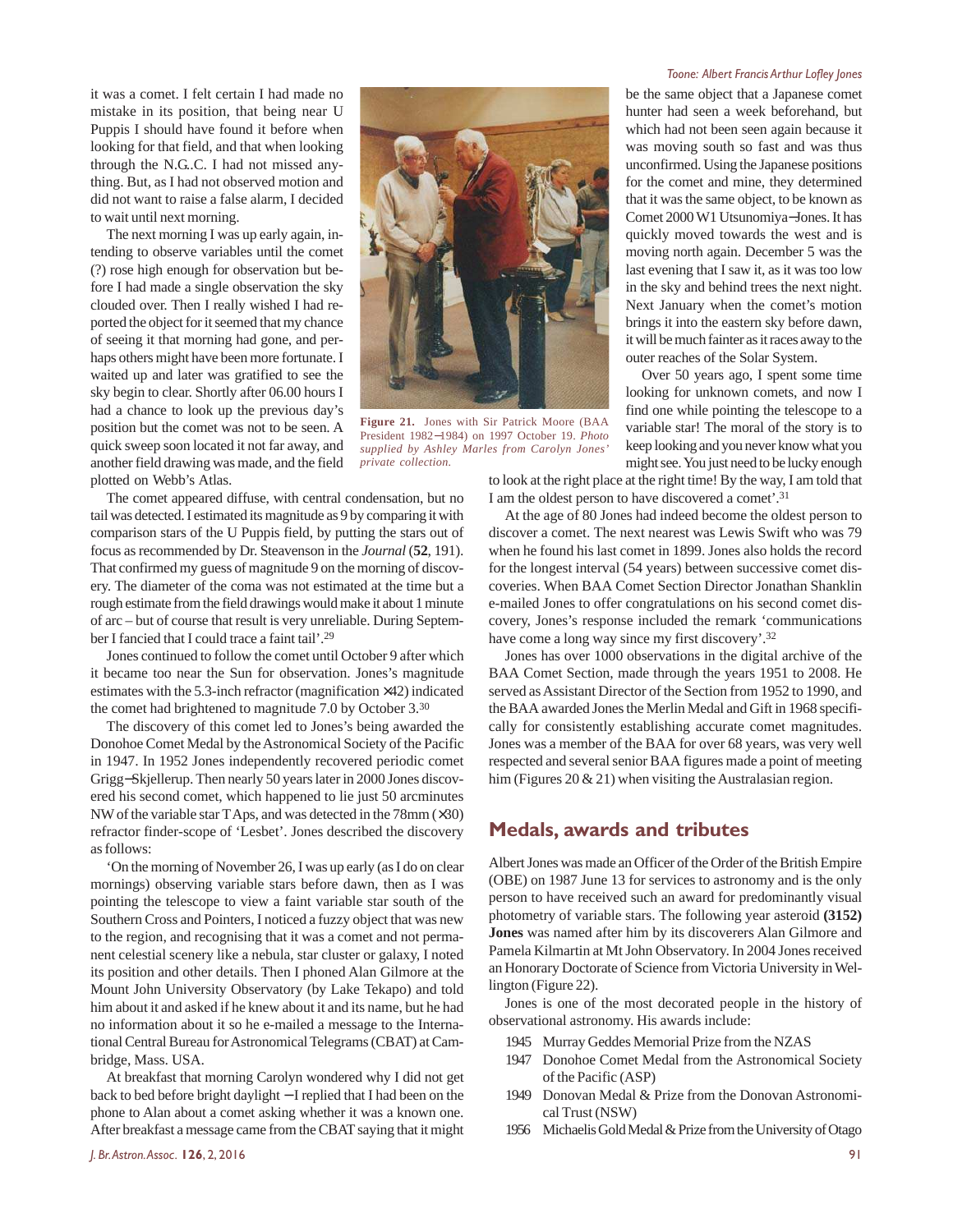- 1960 Jackson Gwilt Medal & Gift (jointly with Frank Bateson) from the RAS
- 1968 Merlin Medal & Gift from the BAA
- 1973 Bronze Comet Medal from the ASP
- 1997 Director's Award from the AAVSO
- 1998 Edward A. Halbach Amateur Achievement Award from the ASP
- 1998 Steavenson Memorial Award from the BAA
- 2001 Edgar Wilson Award from the Smithsonian Astrophysical Observatory (SAO)
- 2005 Murray Geddes Prize (jointly with Carolyn Jones) from the RASNZ
- 2008 Merit Award from the AAVSO

Frank Bateson, the Director of the VSS RASNZ paid the following tribute to Jones in 1959:

'I would like to record the magnificent contribution that has been made to our Section's work by Albert Jones of Timaru. The skill and accuracy of his observations are matched only by their persistency and numbers'.<sup>33</sup> At the Centenary Meeting of the BAA VSS in 1991, professional astronomer Albert Zijlstra paid tribute to Jones just prior to presenting a paper on R Dor that was based solely on Jones's visual data.

At their Centenary Meeting in 2011 Jones was made an honorary life member of the AAVSO.

## **The final years**

Jones did everything conceivable to extend his observing career. He was fully active up to 2008 when at the age of 88 he suffered a stroke, then in a reduced capacity until May 2010 (three months short of his 90th birthday) when a fall during an observing session resulted in a fractured hip. Following this accident he observed in a very limited capacity for a further year with the aid of a customised walking frame. He described observing in 2011 with the 12.5 inch Dobsonian (Figure 23) as follows:

'The new telescope is so much easier to handle but due to my



**Figure 22.** Jones receiving his Honorary Doctorate from the Chancellor of the Victoria University of Wellington, Dr Rosemary Barrington, on 2004 May 7. *Photo supplied by Bruce Leadley*.



**Figure 23.** Jones demonstrating using the 12.5-inch Dobsonian with the aid of a walking frame in 2011 April. *Photo supplied by Albert Jones.*

disabilities, I am afraid that work is much slower than before. Not only because of the repaired hip and the stroke before that, but as my right eye has macular degeneration, I have to use my left eye and that makes it harder to view through the finder. If I twist my body and turn my head, I feel wobbly and am scared of falling again, so I take the walking frame with me, lock on the brakes and hang onto the handle for stability'.<sup>34</sup>

He kept in contact with many other visual observers around the world and encouraged them to maintain their work on variable stars. In the case of some blue stars that he could no longer follow due to his frailties, he enlisted Rod Stubbings in Australia to continue the monitoring. While not interested in his own observational statistics, Jones was very quick to congratulate other visual observers when they achieved observing milestones.<sup>35</sup>

Jones' humour came through on much of his correspondence and in his later years the author received the following e-mail comments:

> −'*Sorry for the delay, I am recovering from another fall and broken collar bone – Tad C Nile*'

> −'*My proper motion is rather slow and I have to be careful not to fall over again – Gerry Attrick*'

> Two of Jones' better known quotations are as follows:

> <sup>−</sup>*'Being a mere amateur has the advantage that I can observe what I want to observe and whenever I wish'*

> −*'One does not have to be crazy to be an amateur astronomer, but it helps'*

and finally here is a quote from Carolyn:

<sup>−</sup>*'Yes, he has only found one supernova, but it was a GOOD one'*

Albert Jones passed away peacefully at the age of 93 in Nelson, New Zealand on 2013 September 11. The funeral was held on September 16 and was marked by observers in Europe undertaking simultaneous visual observations of V339 (Nova) Del in his honour. He is survived by his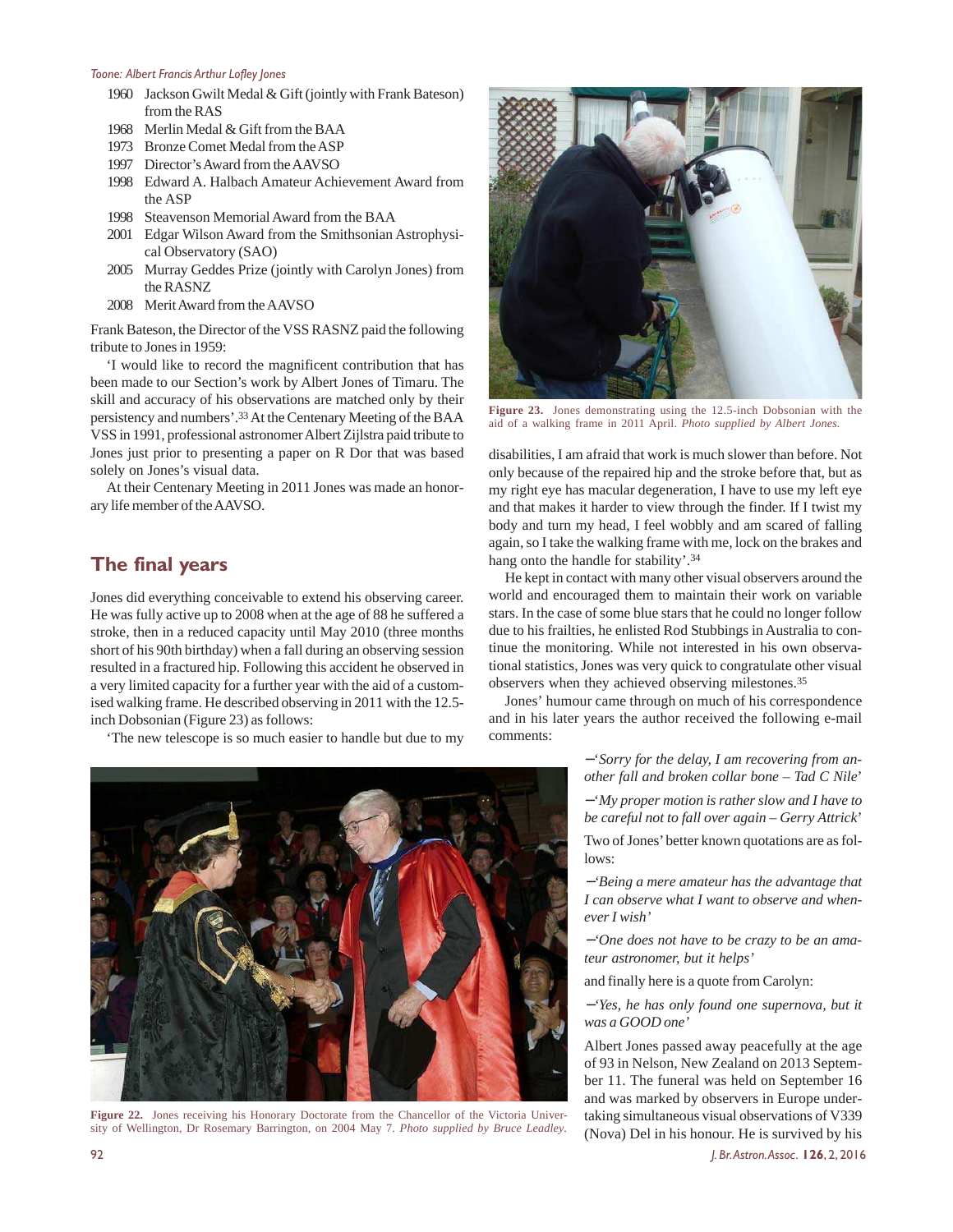wife Carolyn and is profoundly respected by the professional and amateur astronomical community for his pioneering work and industrious dedication to observing variable stars.

## **Legacy**

Since the middle of the 18th century in excess of 10,000 individuals have undertaken visual photometry of variable stars. During that time 20 million observations have been accumulated, of which 1 in 40 was made by Albert Jones.

The wide diversity of variable stars means there are many types of star available to the observer and each observer is at liberty to work out what best interests and suits them. It was pointed out by Markwick in 1904 that a 'good series of determinations of a single variable is worth far more than a large number of scattered sporadic observations of many stars'<sup>36</sup> and today it is acknowledged that the most scientifically useful visual observations are those produced by systematic observers. What Jones achieved in this respect was to systematically observe a large number of variables of different types over a period of 68 years, which is truly the pinnacle of visual photometry.

Much of what is known about the longterm behaviour of southern variable stars is owed to the systematic visual monitoring undertaken by Jones. If a far south variable star has a well-defined lightcurve prior to 2008 then it is almost guaranteed that it would be on Jones's observing programme. He was an outstanding example of a self-taught professional amateur astronomer who developed his skills and applied them on the rich and largely virgin southern hemisphere skies. He constructed his own instruments and finely optimised and applied the visual variable star observing techniques that had been initially developed by the likes of Herschel, Goodricke and Argelander.

Albert Jones was the first person to systematically mass produce variable star observations on an industrial scale for a sustained period. Other prolific observers such as Hiroaki Narumi, Taichi Kato, Dani Overbeek, Gary Poyner and Rod Stubbings would follow, but they have not been able to sustain equivalent output over such an extended time. With the advent of electronic CCDs that facilitate large numbers of accurate photometric measurements of variables with minimal effort, the visual work of Jones is unlikely to be repeated and could well remain unsurpassed. What is certain is that Albert Jones's observations of variable stars will remain a permanent and most valuable asset to the scientific community.

### **Acknowledgments**

I am indebted to the following, who have provided invaluable contributions and assistance in preparing this paper: Mike Brogden; Kath Burrows (East Riding Archives Office, Beverley, Yorkshire); Bob Evans (VSS RASNZ); Alan Gilmore (RASNZ & Mt John Ob-

#### *Toone: Albert Francis Arthur Lofley Jones*

servatory); Arne Henden (AAVSO); Carolyn Jones; Seiichiro Kiyota (Variable Star Observers League of Japan); Bruce Leadley (Timaru High School Old Boys Association); Steven Lee (Anglo-Australian Telescope); Brian Loader (RASNZ); David Malin (AAT); Ashley Marles; Bob Marriott (BAA); Linda McGregor (Alexander Turnbull Library, Wellington, NZ); Ranald McIntosh (VSS RASNZ); Richard Miles (BAA); Michael Saladyga (AAVSO); Jonathan Shanklin (BAA); Lisa Smith; Chris Sterken (University of Brussels); Rod Stubbings (AAVSO); Elizabeth Waagen (AAVSO); Peter Williams (VSS RASNZ).

I am particularly grateful to Peter Williams and the paper's referees Roger Pickard, Gary Poyner & Jeremy Shears, who proofread the original draft and made multiple suggestions that have significantly improved the paper.

**Address:** c/o British Astronomical Association, Burlington House, Piccadilly, London W1J 0DU. *[enootnhoj@btinternet.com]*

#### **References**

- 1 Jones A. F. A. L., *Southern Stars*, **44**(1), 3 (2005 March)
- 2 Arnold R., *The Farthest Promised Land*, Chapter 1, Victoria University Press, Wellington (1981)
- 3 Arnold R., *'Brogden's navvies',* a paper read to *Landfall in Southern Seas*, 8th Australasian Congress on Genealogy and Heraldry, Lincoln University, 21 (1997 Feb 8)
- 4 *Evening Post*, 1872 July 9, p.2
- 5 E-mail, B. Leadley to J. Toone, 2014 January 28
- 6 E-mail, A. Marles to J. Toone, 2014 March 24
- 7 Jones A. F. A. L., *ASP Conference Series*, **292**, 27 (2003)
- 8 Jones A. F. A. L., BAA VSS *Circular*, **148**, 25 (2011 June)
- 9 Lindley W. M., *MNRAS*, **107**, 40 (1947)
- 1 0 Austin R. D., *Southern Stars*, **36**, 38 (1994)
- 1 1 Jones A. F. A. L. *et al., MNRAS*, **301**, 1074 (1998)
- 1 2 Jones A. F. A. L. *et al., IBVS* **5086** (2001)
- 1 3 Bateson F. M. & Jones A. F. A. L., VSS RASNZ *Circular*, **72** (1956)
- 1 4 Bateson F. M., *New Zealand Journal of Science*, **20**, 73 (1977)
- 1 5 Kato T., *PASJ*, **49**, 583 (1997)
- 1 6 Kato T. & Osaki Y., *PASJ,* **65**, 50 (2013)
- 1 7 Brun A. & Petit M., *PZ*, **12**, 18−20 (1957)
- 1 8 E-mail, A. Jones to R. Stubbings, 1998 June 26
- 1 9 E-mail, A. Jones to R. Stubbings, 2010 May 2
- 2 0 De Marco *et al., ASP Conference Series*, **313**, 100 (2004)
- 2 1 T. Bedding *et al.*, *MNRAS*, **301**, 1073 (1998)
- 2 2 Skopal *et al., IBVS* **5195** (2001)
- 2 3 Newton Mayall R., *AAVSO Abstracts* (1957 October)
- 2 4 Toone J., BAA VSS *Circular*, **152**, 3 (2012 June)
- 2 5 Bateson F. M., *JRASC*, **52**, 242 (1958)
- 2 6 E-mail, A. Jones to J. Toone, 2009 April 5
- 2 7 E-mail, R. McIntosh to J. Toone, 2015 January 15
- 2 8 Marsden B. G., *IAUC* 4316 (1987)
- 2 9 *J. Brit. Astron. Assoc.,* **57**, 133 (1947)
- 3 0 Merton G., *ibid.,* **57**, 136 (1947)
- 3 1 Shanklin J. D., *ibid.,* **120**, 231 (2010)
- 3 2 Shanklin J. D., *ibid.,* **111**, 217 (2001)
- 3 3 Bateson F. M., *JRASC*, **53**, 6 (1959)
- 3 4 E-mail, A. Jones to J. Toone, 2011 April 22 3 5 E-mail, A. Jones to J. Toone, 2012 March 3
- 3 6 Markwick E. E., *Popular Astronomy*, **12**, 193 (1904)

*Received 2015 January 24; accepted 2015 March 25*